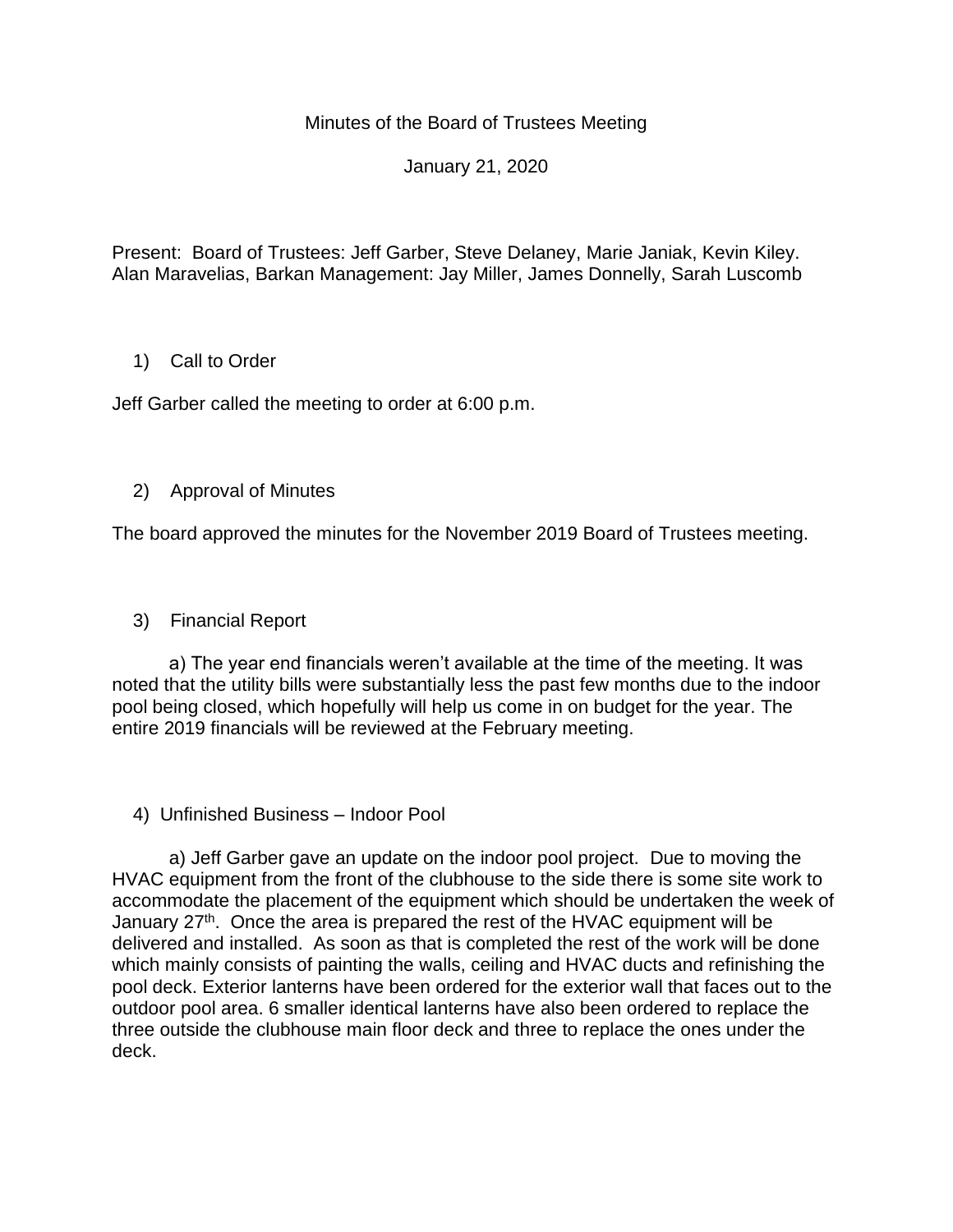## 5) New Business

a) Clubhouse renovations.

 Jim provided samples of the preferred flooring product for the clubhouse main floor which he obtained from the Flooring Source. The estimate for the cost of materials and labor for this product is \$8512.00. Jim also obtained pricing from Floors and Décor for various similar products which resulted in similar pricing. There was discussion about the possibility of the wood ceiling being also replaced as part of the project, as this could affect the floor color choice. After discussion it was decided that replacing the kitchen was more of a priority than the ceiling and the ceiling will remain as is. It was decided the floor will be replaced with a similar color to the present floor which seems to compliment the ceiling. The new floor will extend into the kitchen replacing the current kitchen tile floor. The board approved the Flooring Sources bid for the floor. Jim will measure and price out new kitchen cabinets which can be installed by him. Options for replacement of the three large hanging lights in the clubhouse main floor will also be explored. Jim will paint the walls on the two main floors including the kitchen over the winter.

b) Dog excrement bags.

 The board discussed the issue of people not picking up after their dogs and of dog excrement bags being left on common property such as in front of garages. People caught violating either rule will be sent a warning with further violations resulting in fines.

c) Lighting at entrance of Fuller Pond Village.

 The board approved repairing the lighting illuminating the center island plantings at the entrance to Fuller Pond Village. The cost to repair this is \$350.00 which includes replacing the transformer.

d) Concealing view of HVAC vent for indoor pool.

 The board discussed options to conceal the view of the HVAC vent which is inside the indoor pool room visible looking inside the clubhouse through the front window. It was decided to revisit this after the vent is painted which may in itself cure the issue.

e) Clubhouse security camera system

 The clubhouse camera surveillance system is up and running 24/7. The images which are shown on a monitor in the office and which are saved in the system are extremely clear. The cameras are monitoring the entire clubhouse main floor including